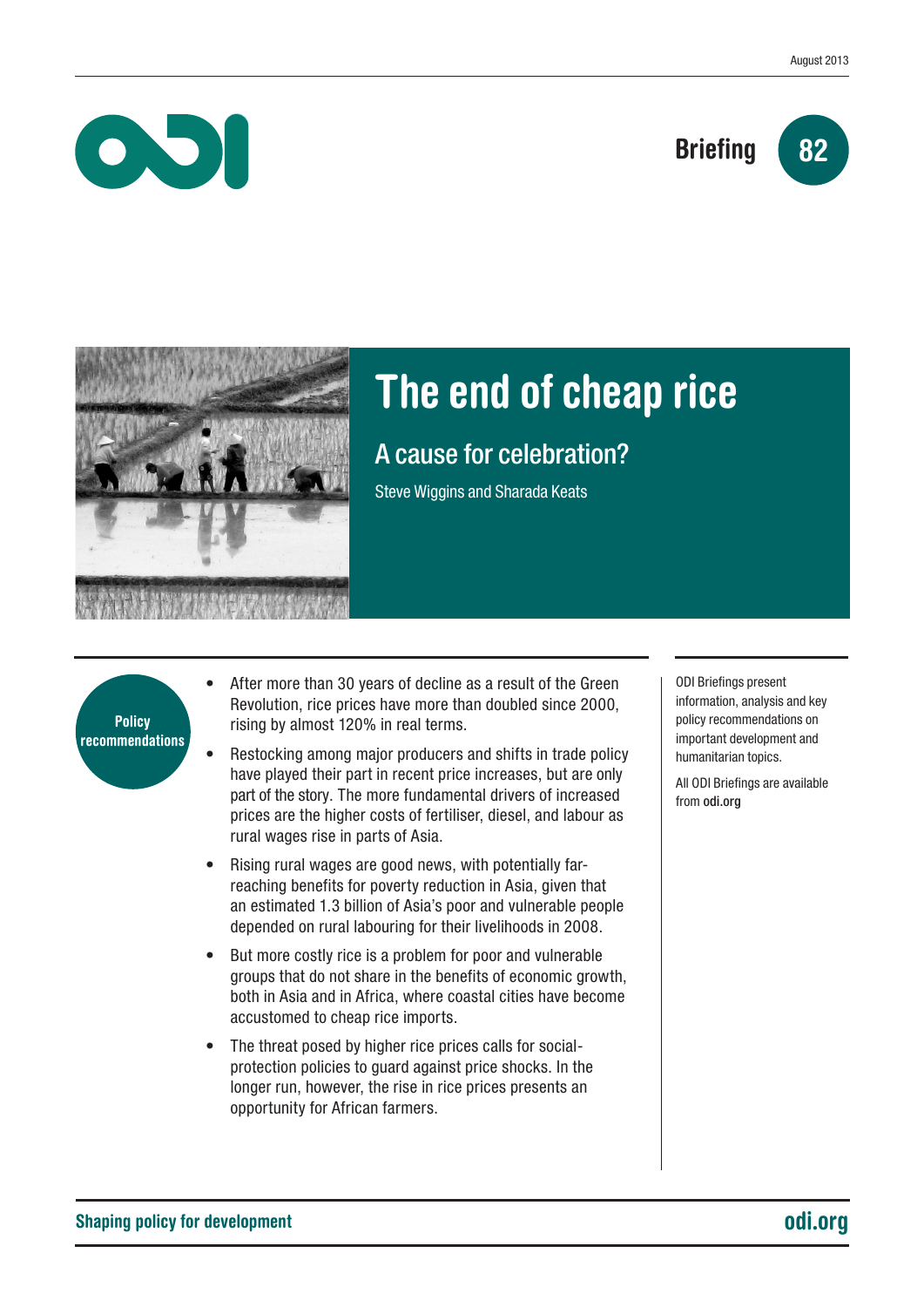For more than three decades, from the early 1970s to the early 2000s, the price of rice on domestic and world markets fell (Figure 1). As a result of the Green Revolution, the supply of rice out-paced population growth, as improved seed, fertiliser use and irrigation spread across Asia (Figure 2). Productivity rose and unit costs fell. Therefore, despite rising demand for rice from growing populations and higher incomes, prices fell in real terms.

By the turn of the new century, the seemingly inexorable reduction in the costs of rice production and in its price had come to be taken for granted. From 2002, however, the price began to rise: slowly at first, then dramatically during the price spike of 2007-2008 when panic among governments, traders and consumers, who variously banned exports and overstocked in a tight market, led to a tripling of rice prices on world markets.

Yet when calm returned to the rice market in mid-2008 and new crops were harvested, the international price of rice was considerably higher than it was a few years before. Five years after the spike of 2007-2008, that price remains perched at around \$170 per tonne in constant terms above previous levels. This represents a 64% increase, with the potential to add between \$1.70 and \$3.40 a week to the food bill of rice-consuming households. Prices have risen despite production that has slightly outstripped the growth in consumption over the past five years.

#### What has changed since the early 2000s in rice markets?

Some of the reasons for the higher prices are temporary – primarily, policies that respond to the circumstances of the moment. Since the shock of 2007-2008, three major rice-producing and trading countries have increased their public stocks of rice: China, India and Thailand. Grains that might have been supplied to the markets have disappeared into storage. In 2006-2007 these three countries held 50 million tonnes of rice in store, out of a world total of 75 million tonnes: by 2011- 2012 these figures had increased to 80 million and 105 million tonnes respectively, according to estimates by the US Department of Agriculture of ending stocks for marketing years. Over five years, an extra 30 million tonnes had gone into store.

Trade policies and patterns have also changed for some of the main actors on world rice markets. India imposed severe restrictions on rice exports from late 2007 to 2011. Thailand's paddy-pledging programme, which buys in rice from farmers, lifted its prices in 2011 to well above the world-market level, so that grains that would have been exported have been diverted to public stores. China, a country that has long tried to be self-sufficient in rice, has in the past two years begun to import substantial amounts of rice, mainly from neighbouring Viet Nam. Asia's economic success, which has resulted in currency appreciations against the US dollar, has also played an important role. The rising value of Thailand's *baht* has deterred exports, while the appreciation of China's *yuan* has encouraged imports.



#### Figure 1: Rice prices on the world market at constant 2007 prices, 1970 to 2010

*Source: Data from IMF, deflated by the US consumer price index.*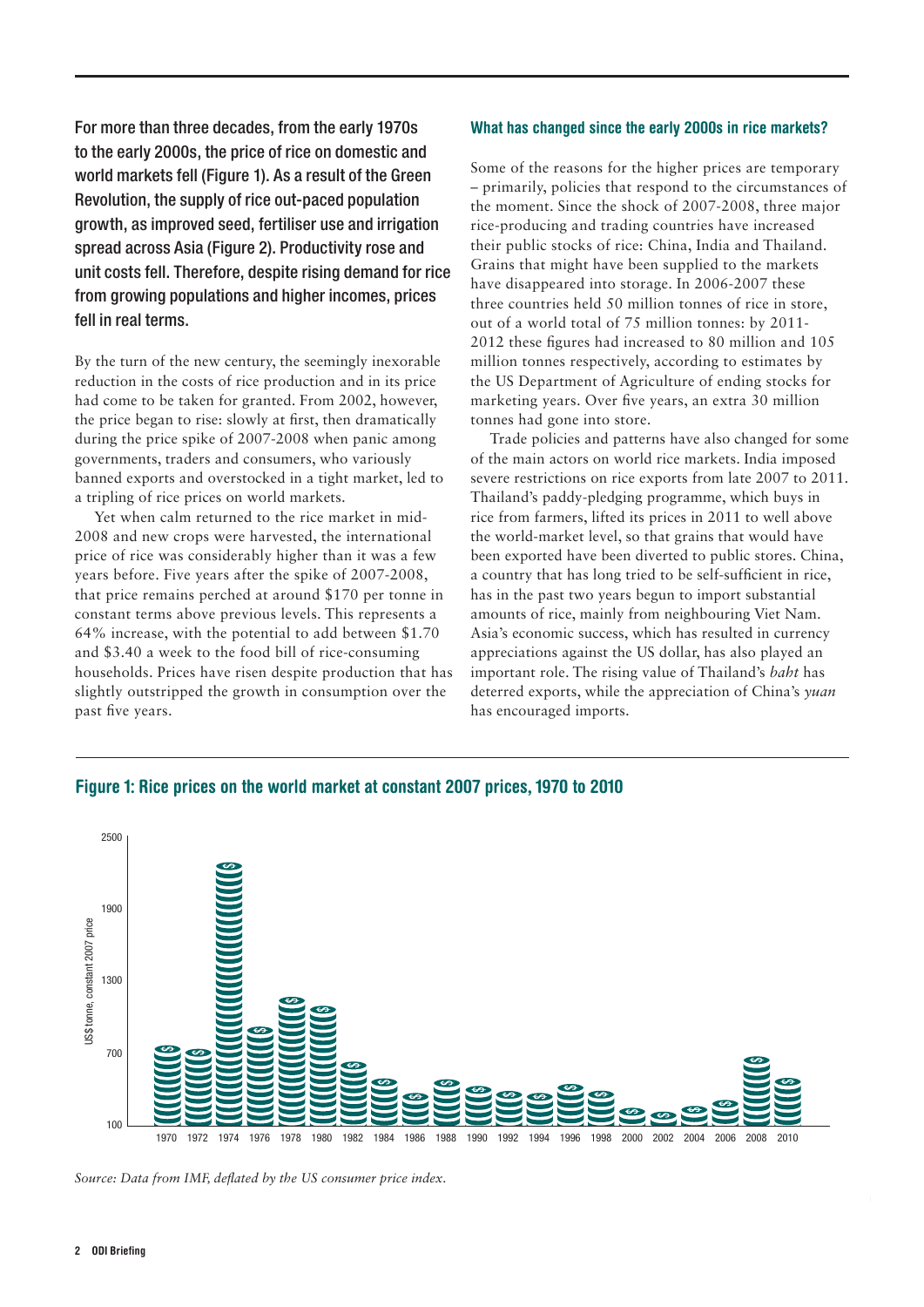



*Source: FAOstat data.*

Changes in stocks and trading patterns affect prices in the short run, but they are not necessarily trends that will continue. There is a limit, for example, to how much rice can be stored.1 Once the granaries are full, and traders adjust to new patterns of exports and imports, world prices might be expected to fall back towards the levels seen in the mid-2000s.

One change, however, carries longer-lasting implications. It seems the costs of producing rice are rising significantly, as shown in Figure 3 for China, in relation to the production of Indica and Japonica rice. To some extent, increased rice supplies are coming from less-favoured areas with higher costs of production. Rising oil prices have, in part, increased costs of fertiliser and machinery operations but, just as importantly, the cost of farm labour is rising in parts of Asia. Evidence of this can be found for India (Figure 4), for Thailand and, above all, for China. Rural China began to see labour shortages after 2003, after which wages began to rise substantially, doubling in real terms over the next four years (Zhang et al., 2010). Reports suggest that wages have continued to rise since 2008.

The rise in rural wages is, barring economic catastrophe, a trend that has long been awaited in Asian development. As wages rise, however, so do the costs of production — albeit mitigated to some extent by opportunities to use more machinery. The increase in rice prices seen in the past decade is, therefore, probably a step change, heralding the end of cheap rice on the world market.

#### Implications of the end of cheap rice

For consumers who are poor and for whom rice is their daily staple food, this is bad news. Not so much within those Asian countries where wages are rising, however, as many of those on low earnings will have seen those earnings rise by more than the cost of rice. Evidence from India suggests that this applies strongly to the rural poor, who rely heavily on farm work for their livelihoods (Jacoby, 2013).

Two groups, however, may suffer. One consists of poor people in parts of Asia who have not benefited from economic growth and rising wages: this includes those who live in regions that are lagging behind their growing national economies, such as China's western provinces and India's semi-arid Deccan. The other group consists of consumers who rely on imported rice for their staple diet in parts of Africa, and above all in coastal West Africa where urban consumers have grown accustomed to relatively low-cost rice imports from Asia.

Adjustments will take place. The Asian poor may migrate to areas where there are better-paid jobs. West Africans on low incomes may switch to consumption of locally-produced alternatives, such as cassava, yam, millet and sorghum. Such a switch in demand would give an added stimulus to African farmers to produce more for their domestic markets. It would also encourage attempts to raise rice production in West Africa, assisted by the release of higher-yielding Nerica varieties. If the end of cheap rice from Asia helps West Africa to fulfil its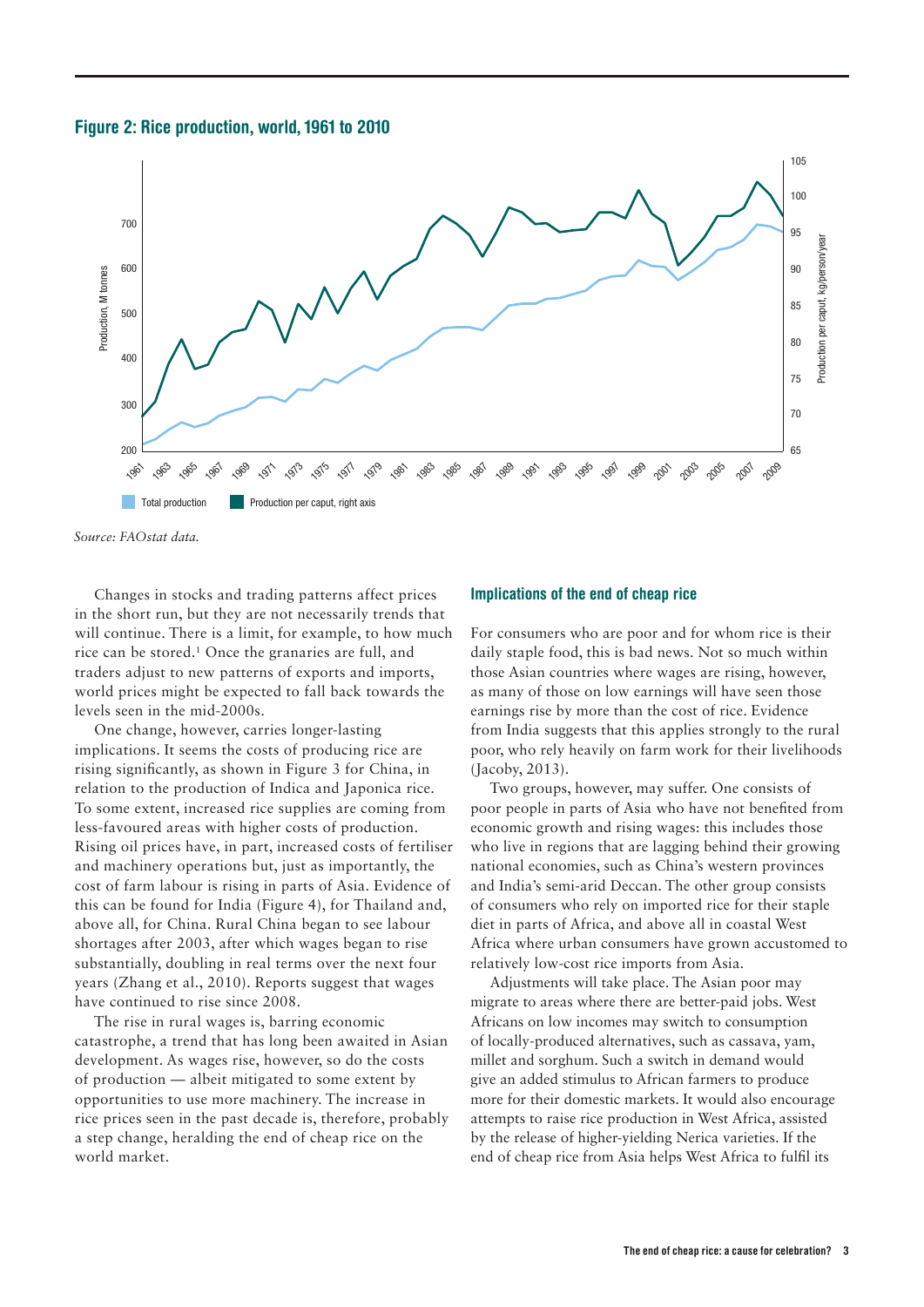

### Figure 3: Increased costs of rice production in China

*Source: Production costs from Professor Jikun Huang, converted at official exchange rates to US dollars.* 

*Notes: Cost increases are exaggerated in US dollars, owing to appreciation of the yuan against the dollar. Variable costs per tonne of paddy rose by 41% from 2005 to 2010 measured in yuan, but by 71% measured in US dollars. Indica rice is grown in Southern China, while Japonica is grown in northern China, particularly the Northeast.* 





*Source: Data from India Labour Bureau, presented in Usami (2012), updated from the Labour Bureau site. Note: In 1986-1987 a US dollar was worth 6.4 rupees in purchasing power parity.*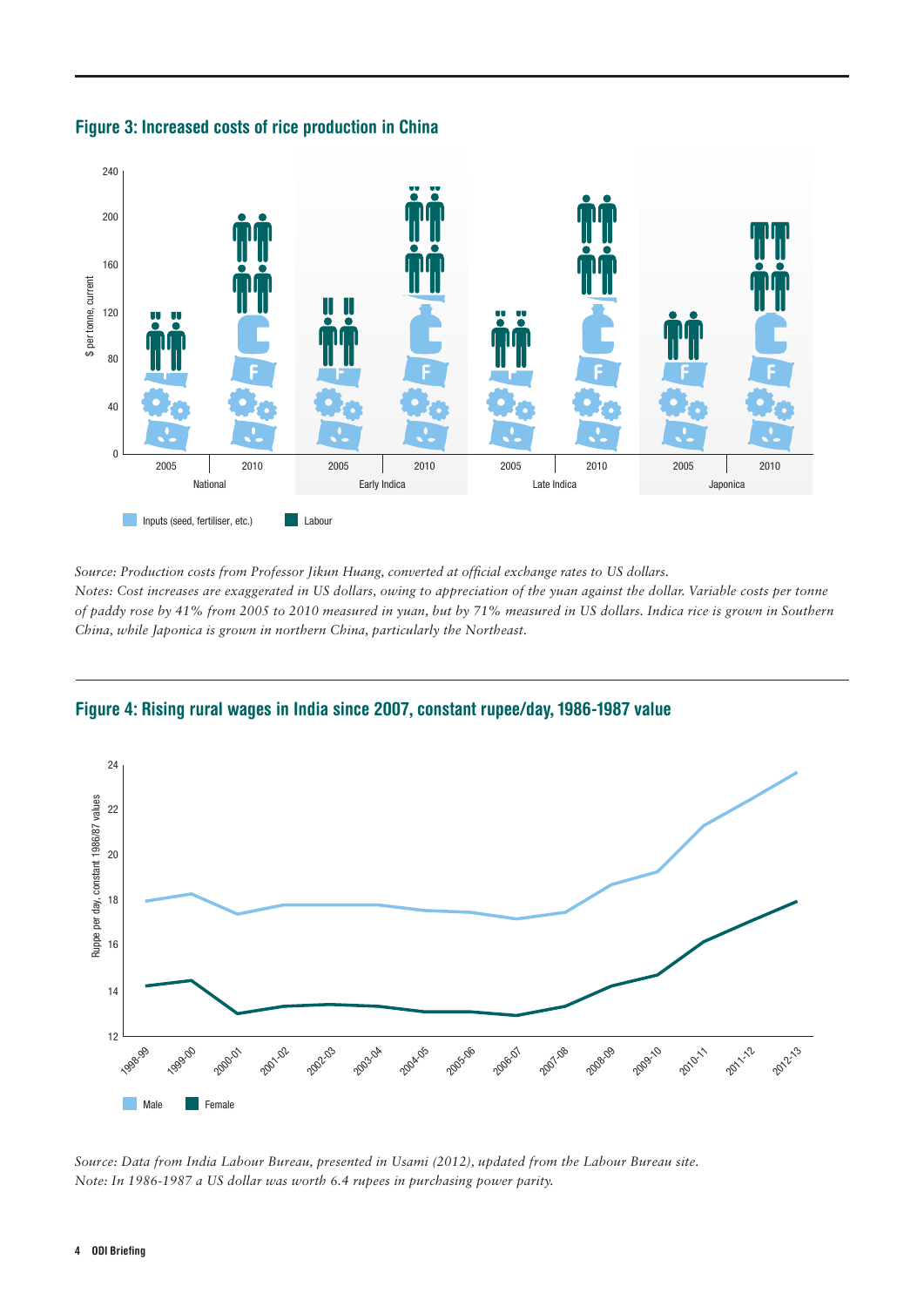undoubted potential in rice production, that will be no bad thing in the long run.

The bigger story here, however, concerns the rising wages in parts of rural Asia. Why are they rising? Although it remains to be confirmed, it seems that labour shortages are emerging, at long last, as urbanisation and the growth of manufacturing industry create jobs and tempt rural workers away from the land. For centuries across Asia, rising populations have meant that there has been a reserve army of labour in rural areas that would work for low wages. Urbanisation and industrial growth, however, are beginning to provide alternatives to low-paid farm work. Farmers who need to hire help have to pay more if they are to get the labour they need.

Cheap rice may have ended, but perhaps more importantly, so too have poverty wages on the land – at least in some parts of Asia. This calls for celebration.

#### Policy implications

Asia is seeing rapid economic and social changes. While many will benefit, there will be losers among those unable to get better-paid jobs but who see their costs of living increasing. Social safety nets need to be in place to assist those who miss out, at least temporarily, on increased prosperity. There are welcome signs of increasing coverage and effectiveness of large-scale social assistance programmes in many parts of Asia. India has the National Rural Employment Guarantee Act (NREGA) that has offered additional public employment since 2006, and a new food security bill is being debated that would extend food benefits to the poor and vulnerable. Since 2002, the number of people in China reached by social insurance has soared, from 282 million in 2003 to more than 1,000 million in 2010. (Huang Zuhui, 2010). In 2011, China unveiled a new programme for rural poverty reduction, extending social protection from urban to rural people, including medical

cooperatives, pensions, and minimum living-standard guarantees (Zhu, 2011). Poverty lines have been raised to entitle more of the poor to job training, discounted loans, and jobs on public rural-infrastructure projects (AFP, 2011).

More changes in rice production in parts of Asia may well be coming, as environmental imperatives come into play, including conserving water, avoiding felling forests or converting wetlands, reducing emissions from flooded fields of paddy and controlling the use of agricultural chemicals. This may well mean that some rice-producing areas have to switch to less intensive methods with lower production. To keep up world rice supplies, more rice will, therefore, be needed from other areas. This would present opportunities not only in Latin America, but also in Africa where the first goal would be to replace Asian imports by domestic production, then to export rice from those parts of Africa that have high potential for rice production, such as parts of humid coastal West Africa.

These potential changes to rice cultivation increase the value of having a range of technical options to allow farmers to adjust to changing opportunities and environmental limits. Some technical options may reap private profits and we can expect to see the major agricultural corporations invest in the necessary research. Most of these technical advances, however, will be public goods and will therefore require an active public research effort. This means that various key bodies need adequate investment, including the International Rice Research Institute (IRRI), the Africa Rice Center and the national agricultural research systems of current and potential rice producers. Compared to the potential gains, the costs of research have proved low. Policy-makers now need to have the courage to invest sufficiently in this vital research.

Written by Steve Wiggins, Research Fellow (s.wiggins@odi.org.uk) and Sharada Keats, Research Officer (s.keats@odi.org.uk).